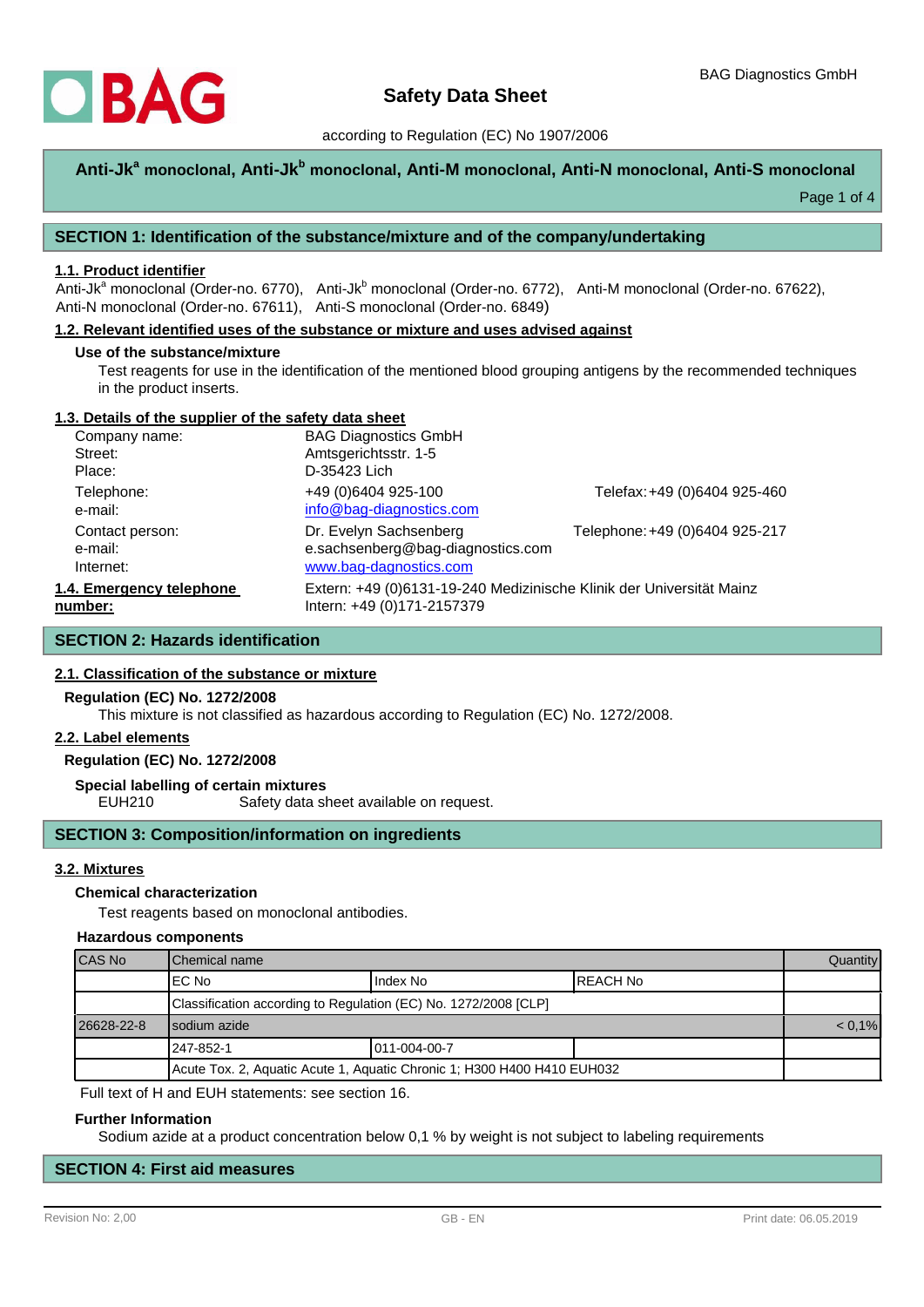

### according to Regulation (EC) No 1907/2006

**Anti-Jk<sup>a</sup> monoclonal, Anti-Jk<sup>b</sup> monoclonal, Anti-M monoclonal, Anti-N monoclonal, Anti-S monoclonal**

Page 2 of 4

### **4.1. Description of first aid measures**

# **After inhalation**

Not applicable

# **After contact with skin**

Wipe off affected area and flush with plenty of soap and water.

### **After contact with eyes**

Immediately flush eyes with plenty of water the eyelids open.

### **After ingestion**

Rinse mouth and drink plenty of water. In case of indisposition seek medical advice.

### **SECTION 5: Firefighting measures**

### **5.1. Extinguishing media**

### **Suitable extinguishing media**

Select according to surrounding materials.

### **5.2. Special hazards arising from the substance or mixture**

None

### **SECTION 6: Accidental release measures**

#### **6.1. Personal precautions, protective equipment and emergency procedures**

Avoid skin and eye contact.

For personal protective equipment see heading 8.

### **6.3. Methods and material for containment and cleaning up**

Collect spilled product with absorbing material (paper towels, cellulose), remove for disposal. Wipe the area until clean and dry.

# **SECTION 7: Handling and storage**

### **7.1. Precautions for safe handling**

### **Advice on safe handling**

For In-Vitro-Diagnostic Use according to the instructions for use. Treatment as potentially infectious.

### **7.2. Conditions for safe storage, including any incompatibilities**

#### **Requirements for storage rooms and vessels**

Store in tightly closed containers at 2....8°C.

# **SECTION 8: Exposure controls/personal protection**

#### **8.1. Control parameters**

#### **Exposure limits (EH40)**

| I CAS No   | Substance              | ppm | mg/m <sup>3</sup> | fibres/ml | Category      | Origin |
|------------|------------------------|-----|-------------------|-----------|---------------|--------|
| 26628-22-8 | Sodium azide (as NaN3) |     | 0.1               |           | TWA (8 h)     | WEL    |
|            |                        |     | 0.3 <sub>l</sub>  |           | STEL (15 min) | WEL    |

# **8.2. Exposure controls**

# **Protective and hygiene measures**

The usual safety rules and precautionary measures for handling chemical and potentially infectious material must be adhered to. Protective work clothing should be worn. Do not eat or drink while working with the product. After working with the product, disinfect hands, wash hands carefully and remove protective work clothing.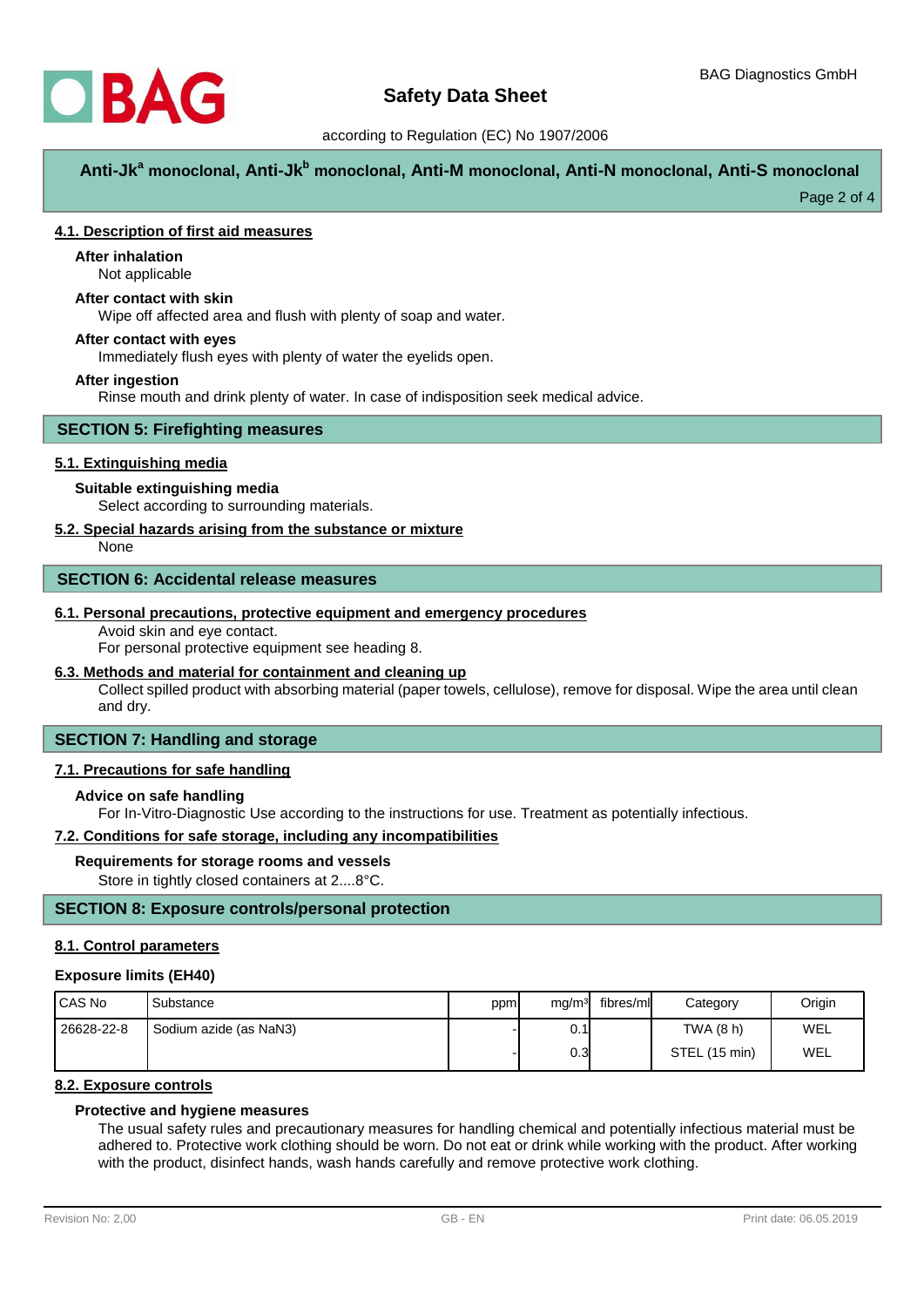

### according to Regulation (EC) No 1907/2006

**Anti-Jk<sup>a</sup> monoclonal, Anti-Jk<sup>b</sup> monoclonal, Anti-M monoclonal, Anti-N monoclonal, Anti-S monoclonal**

Page 3 of 4

| <b>Eye/face protection</b><br>Not necessary                                             |                   |               |  |
|-----------------------------------------------------------------------------------------|-------------------|---------------|--|
| <b>Hand protection</b><br>Disposable laboratory gloves<br><b>Respiratory protection</b> |                   |               |  |
| Not necessary                                                                           |                   |               |  |
| <b>SECTION 9: Physical and chemical properties</b>                                      |                   |               |  |
| 9.1. Information on basic physical and chemical properties                              |                   |               |  |
| Physical state:                                                                         | liquid            |               |  |
| Colour:                                                                                 | clear to brownish |               |  |
| Odour:                                                                                  | odourless         |               |  |
| pH-Value (at 25 °C):                                                                    |                   | $7,0 - 8,9$   |  |
| Changes in the physical state                                                           |                   |               |  |
| Initial boiling point and boiling range:                                                |                   | 100 °C        |  |
| Flash point:                                                                            | not applicable    |               |  |
| Lower explosion limits:                                                                 | not applicable    |               |  |
| Density:                                                                                |                   | not available |  |
| <b>SECTION 10: Stability and reactivity</b>                                             |                   |               |  |

### **10.4. Conditions to avoid**

Store below 2° C and/or above 8° C. Fire and excessive heat. Freezing and thawing may decompose the product.

#### **10.5. Incompatible materials**

Lead and Copper salt

#### **10.6. Hazardous decomposition products**

Sodium azide when heated to decomposition liberates nitrogen gas and sodium, which is explosive.

# **SECTION 11: Toxicological information**

### **11.1. Information on toxicological effects**

#### **Acute toxicity**

Toxicological dates for the products are not available. The product is classified according to Regulation (EC) No. 1272/2008 as not hazardous product.

| <b>CAS No</b> | <b>IChemical name</b> |                 |         |                 |         |
|---------------|-----------------------|-----------------|---------|-----------------|---------|
|               | IExposure routes      | <b>I</b> Method | Dose    | <b>S</b> pecies | ISource |
| 26628-22-8    | Isodium azide         |                 |         |                 |         |
|               | Ioral                 | <b>ATE</b>      | 5 mg/kg |                 |         |

#### **Further information**

Nevertheless the product should be handled with the usual caution whilst handling biological products.

#### **SECTION 12: Ecological information**

#### **12.1. Toxicity**

Data regarding ecological effects of this product are not available. If handled and use appropriately, ecological